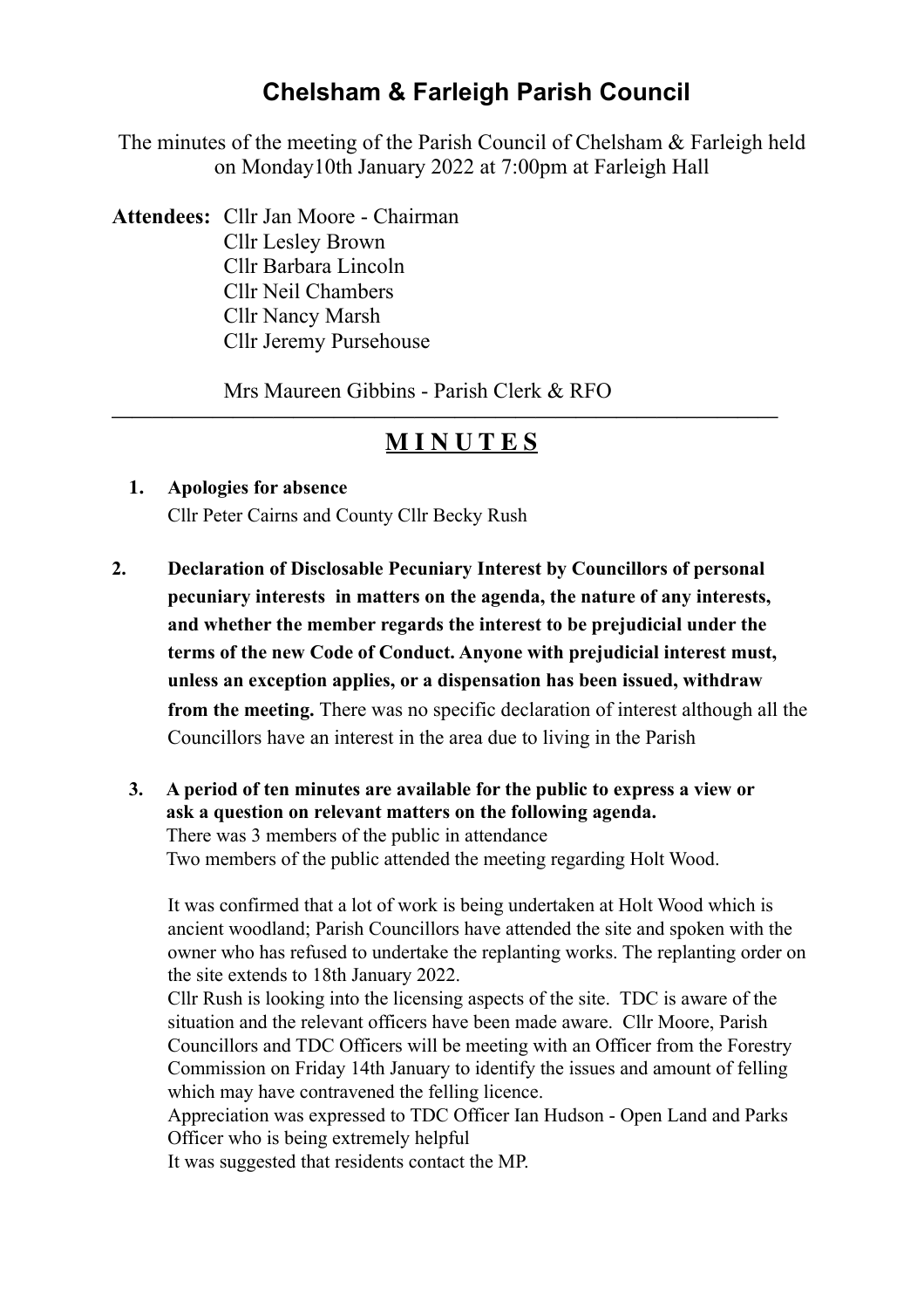### **4. County Councillor Report**

**Path 5 and stiles - no report was received.** 

### **District Councillor Report**

 **District Cllr Jeremy Pursehouse** reported:

- Emergency Plan is currently with chairman of various parish councils
- TDC are making cuts to enable them to balance the budget
- Strategy & Resources Committee are meeting on Tuesday 11th January to try and identify more savings.
- Cllr Pursehouse is working with TDC to endeavour to simplify the paperwork for events and streamlining forms
- The Travellers Transit Site is recommended for refusal by the TDC planning department however the final decision will be made by SCC as the site is on their land.
- Local Plan Junction 6 is inadequate however if the restrictions can be resolved it may be possible for the Local Plan to be implemented.
- **5. To approve the minutes of the council meetings held on 6th December 2021**  The minutes of the meeting held on Monday 6th December 2021 were approved and signed by the Chairman.

### **6. Matters arising not raised elsewhere in the agenda**

 **Parish land ownership/Easements -** this is in progress and in hand.  **Queens Jubilee -** Friday 3rd June; an events meeting will be arranged within the next few weeks.

 **Youth Council -** This item will be considered at a future brainstorming session.  **Grant Policy -** which had been previously circulated was discussed. A couple of minor amendments were suggested which will be incorporated and recirculated for adoption at the February Council meeting.

 **Kelly Bread -** Cllr Nancy Marsh to follow up in February.

### **7. Highview - Enforcement notice update.**

The Clerk reported that whilst the appeal is in process no further action can be taken.

**8. Councillor Surgeries:** 2 police officers attended together with a couple of residents attended. Drug dealing issues were raised and discussed. Police presence was raised as an issue however they do not receive many contacts regarding issues in Chelsham & Farleigh and therefore do not consider this is an area of high risk however, residents must report all crimes.

 **Saturday 5th February 2022 -** Cllr Lesley Brown and Cllr Jeremy Pursehouse  **Saturday 5th March 2022 -** Cllr Peter Cairns and Cllr Neil Chambers  **Saturday 2nd April 2022** - Cllr Jan Moore and Cllr Barbara Lincoln Trial of surgeries and success or otherwise following 6 months will be reviewed.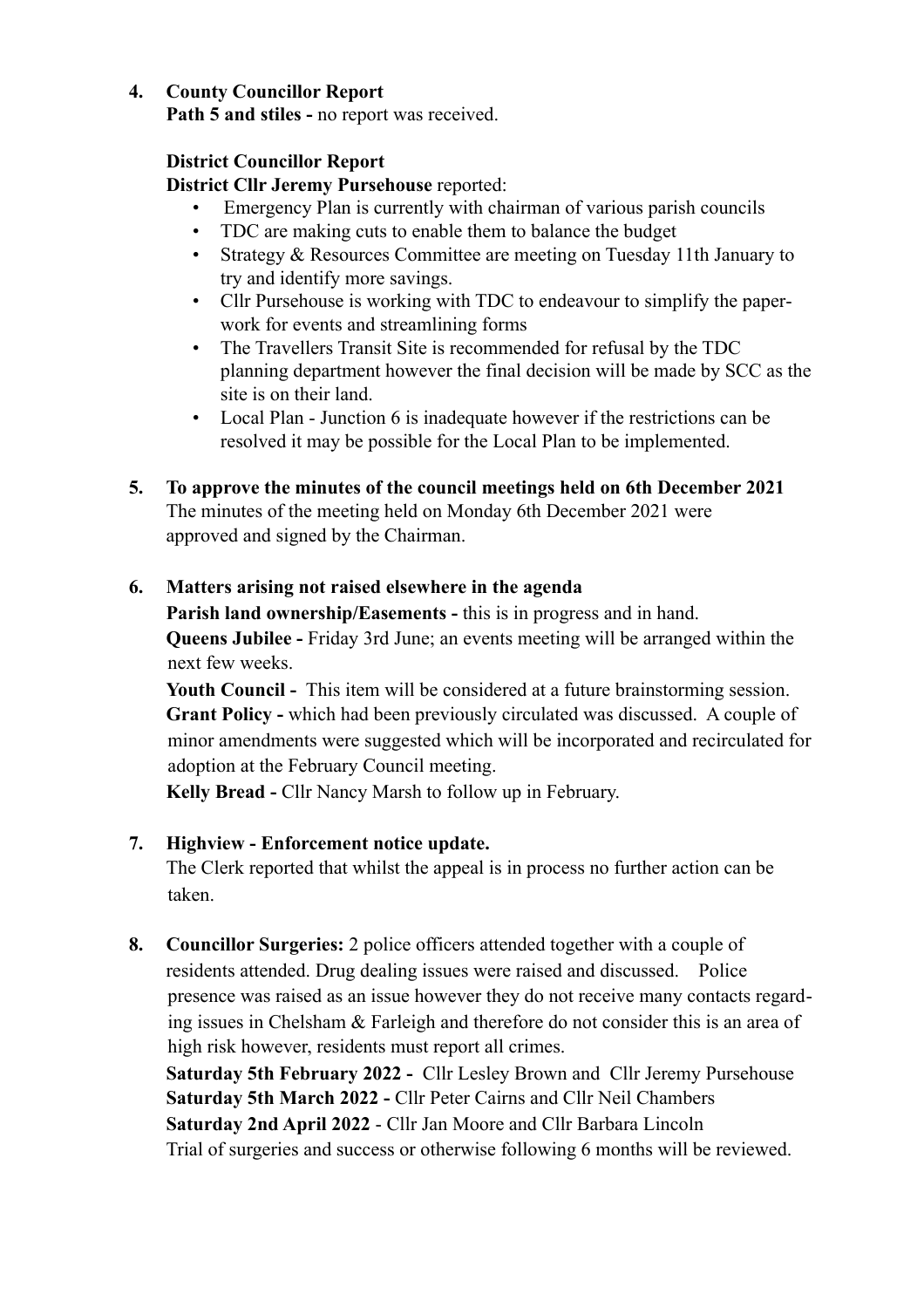### **9. Christmas on the Common Chelsham & Farleigh Events Team**

## **•** For the first event it went well.Cllr Moore reported a debrief meeting will be held in due course.

**•** Queens Jubilee - 3rd June 2022 - Fun fair to be booked; DJ is booked. An event planning meeting will be held within a few weeks of this council meeting.

# **10. AONB/AGLV - deadline for submission 31st January 2022 to consulting body**

Cllr Chambers reported that a number of residents and organisations have been working hard and contributing to the submission. The deadline of 31st January is tight and many sections are still to be completed. Cllr Pursehouse confirmed that providing all material is seen by all parish councillors the support of the parish council can be recorded and delegated authority is given to the Clerk to agree for the document to be submitted.

 The Parish Councillors expressed their thanks and appreciation to all the contributors.

## **Action: Clerk/Cllr Chambers**

### **11. Commons**

- The new notice board is up on Chelsham Common. Perspex to be used on the Farleigh notice board or, if required, a new piece will be installed.
- The permissive Horse Ride on Chelsham Common has been cut.
- **12. 12.1 Planning Working Group The Parish Council wishes to establish a** planning working group to enable the planning applications to be given adequate attention. A local resident is keen to be involved and to provide support and guidance. Cllrs. Moore and Chambers expressed their wish to be included although any councillor is welcome to attend. The working group sessions are not open to the public however the full council meetings are open to the public. The Clerk will circulate Terms of Reference following all councillors confirming their agreement to the formation of the group. The local resident will circulate a copy of planning policies to the Working Group.

# **Action: Clerk/Working Group**

The Clerk is liaising with TDC regarding a planning training session for the parish councillors.

**Action: Clerk** 

# **12.2 TA/2021/2026**

 **Erection of 2 porches (Application for a Certificate of Lawful Development for a Proposed Use of Development.** 

 **North Lodge, Church Lane, Chelsham, Warlingham CR6 9PG Comment: The Parish Councillors leave to TDC Officers.**